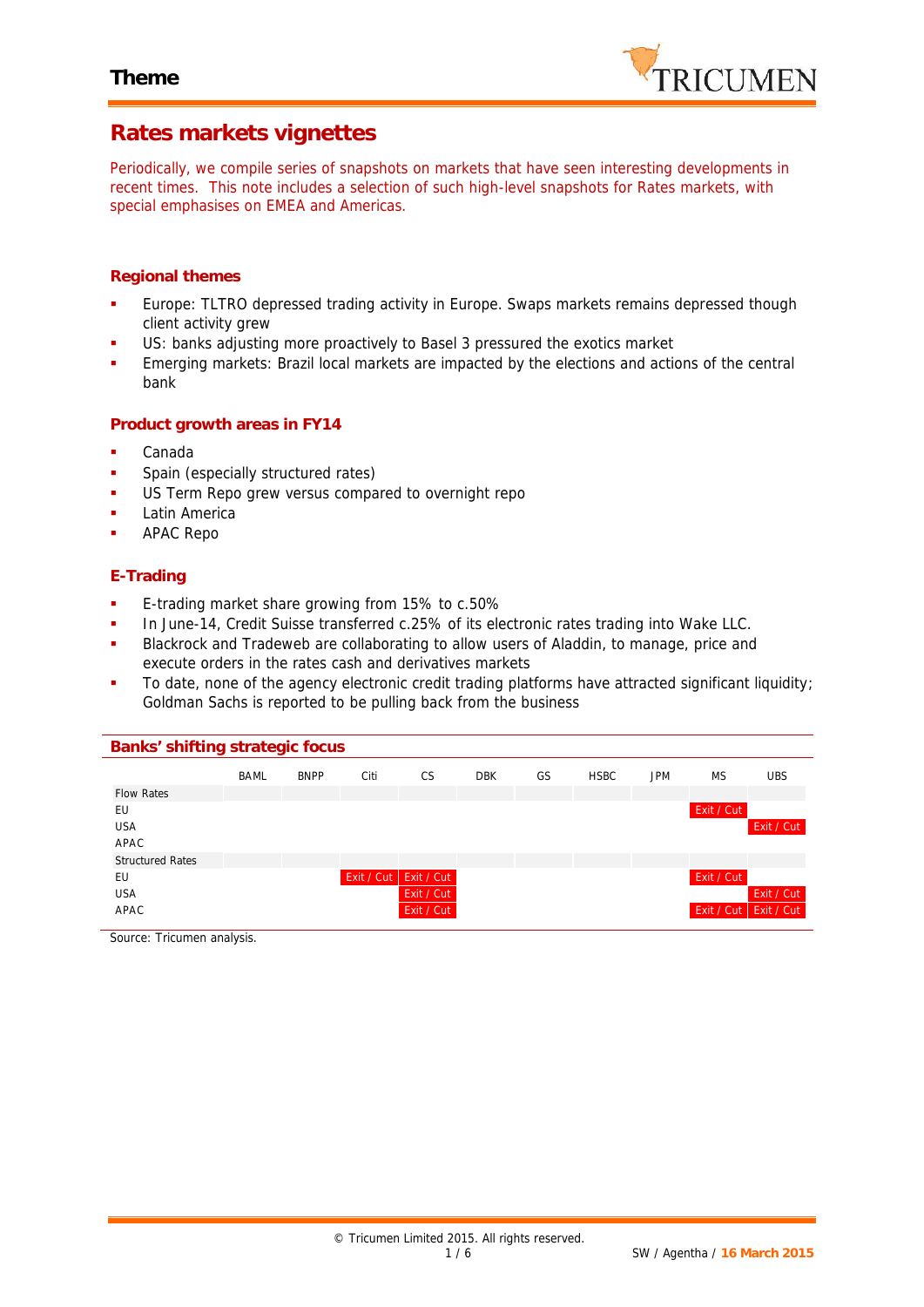

#### **Operating revenue dynamics** (FY14/FY13)



*Source: Tricumen analysis. Notes: (1) Tricumen product definitions apply throughout. (2) All y/y dynamics and standard deviations are calculated on line-by-line basis. Positive values indicate outperformance relative to the peer group average; zeros indicate N/M or an outlier.*



*Source: Tricumen analysis.*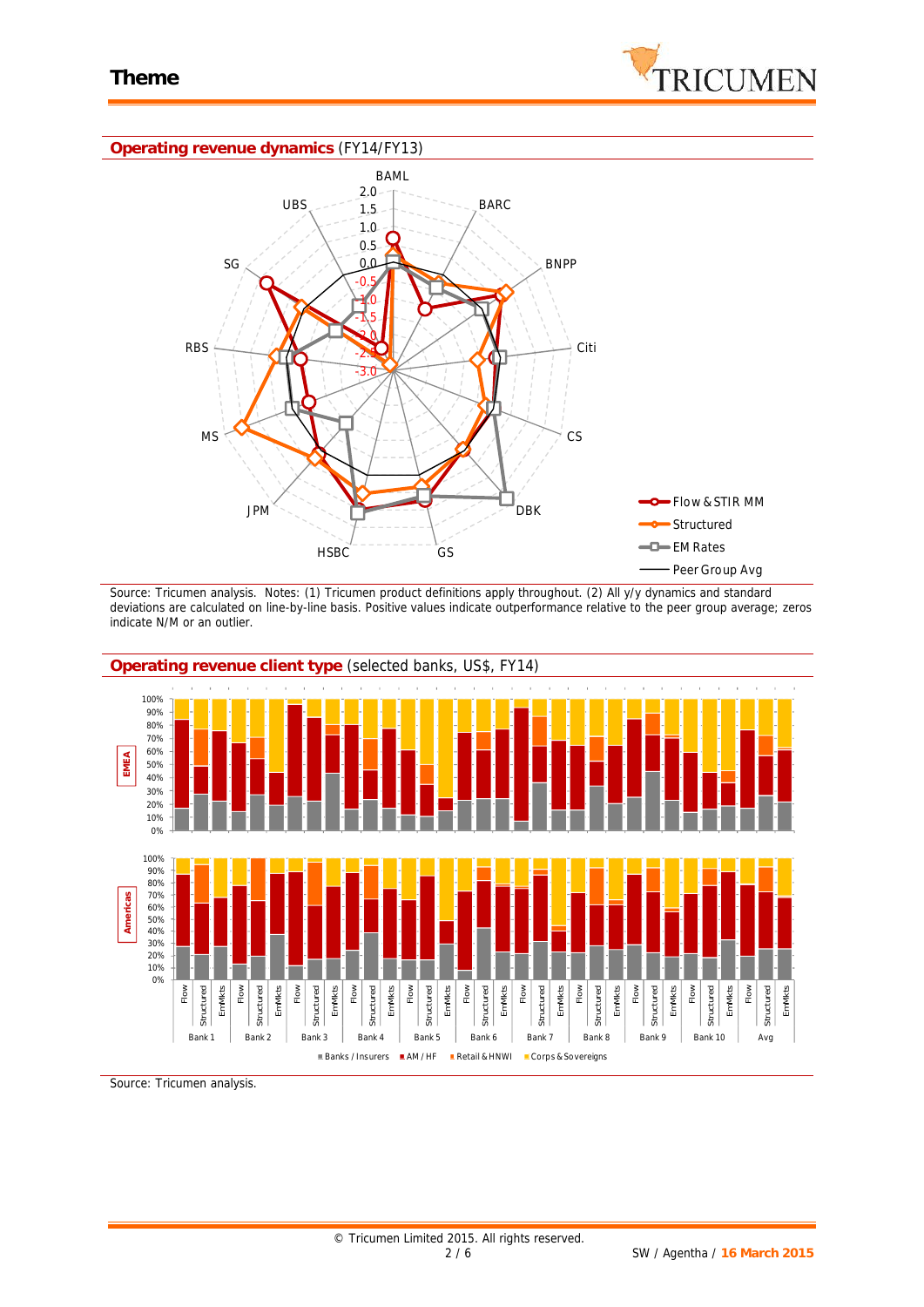

### **P&L efficiency** (All Rates, US\$, FY13 & FY14)



**Front Office comp / income**



*Source: Tricumen analysis. Notes: (1) Tricumen product definitions apply throughout. (2) Positive values indicate outperformance relative to the peer group average; zeros indicate N/M or an outlier.*

#### **Productivity** (All Rates, selected banks, US\$, FY13 & FY14)



*Source: Tricumen analysis. Notes: (1) Tricumen product definitions apply throughout. (2) Operating revenue excludes 'bad bank' units, one-offs and DVA/FVA/equivalent. (3) Positive values indicate outperformance relative to the peer group average; zeros indicate N/M or an outlier.*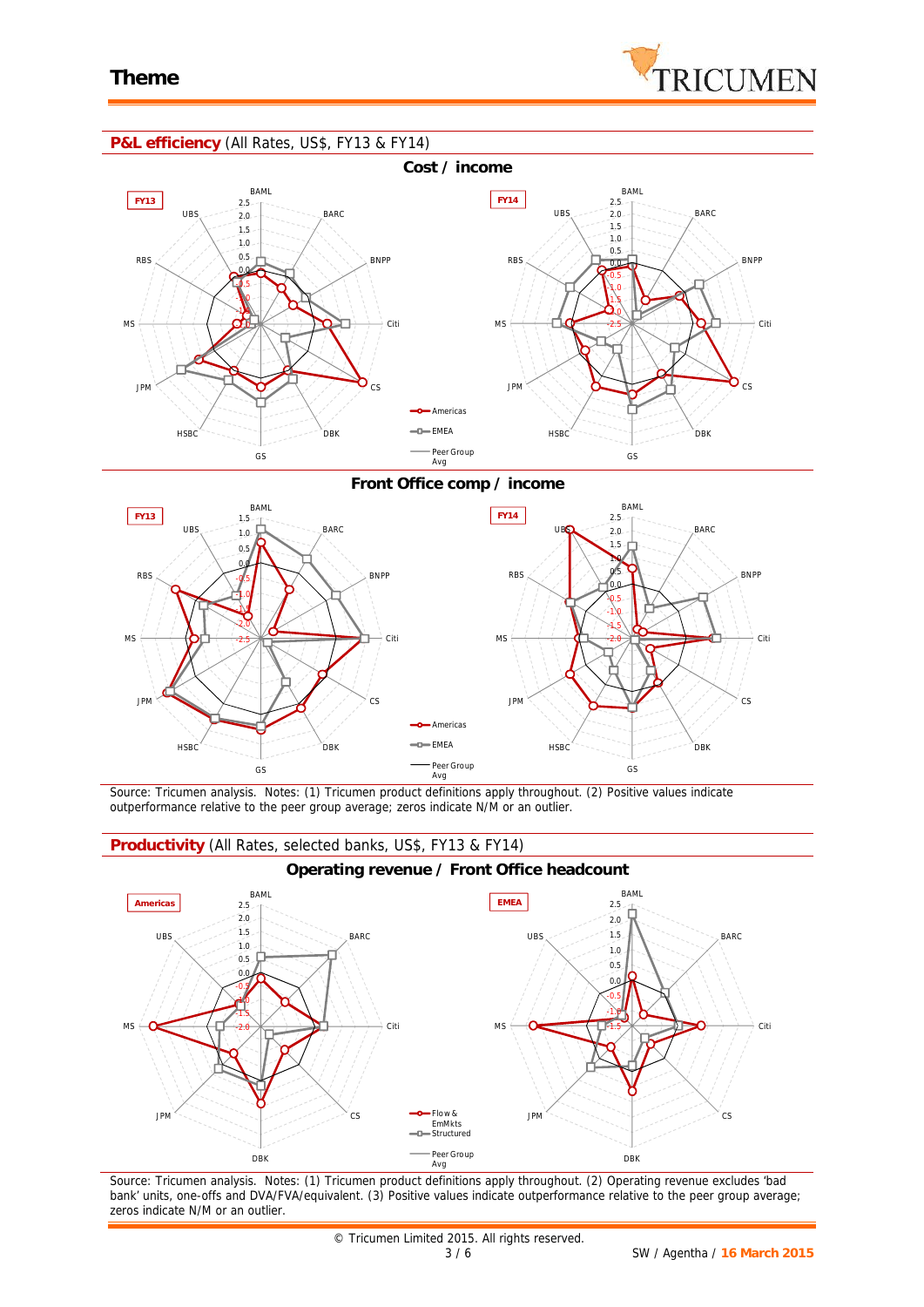



*Source: Tricumen analysis. Notes: (1) Tricumen product definitions apply throughout. (2) Operating revenue excludes 'bad bank' units, one-offs and DVA/FVA/equivalent. Trading VaR is based represents period average and is normalised to 1-day, 99% confidence, 2-year historical data. (3) Positive values indicate outperformance relative to the peer group average; zeros indicate N/M or an outlier.*



*Source: Tricumen analysis. Notes: (1) Tricumen product definitions apply throughout. (2) Operating revenue excludes 'bad bank' units, one-offs and DVA/FVA/equivalent. RWA normalised to Basel 3. (3) Positive values indicate outperformance relative to the peer group average; zeros indicate N/M or an outlier.*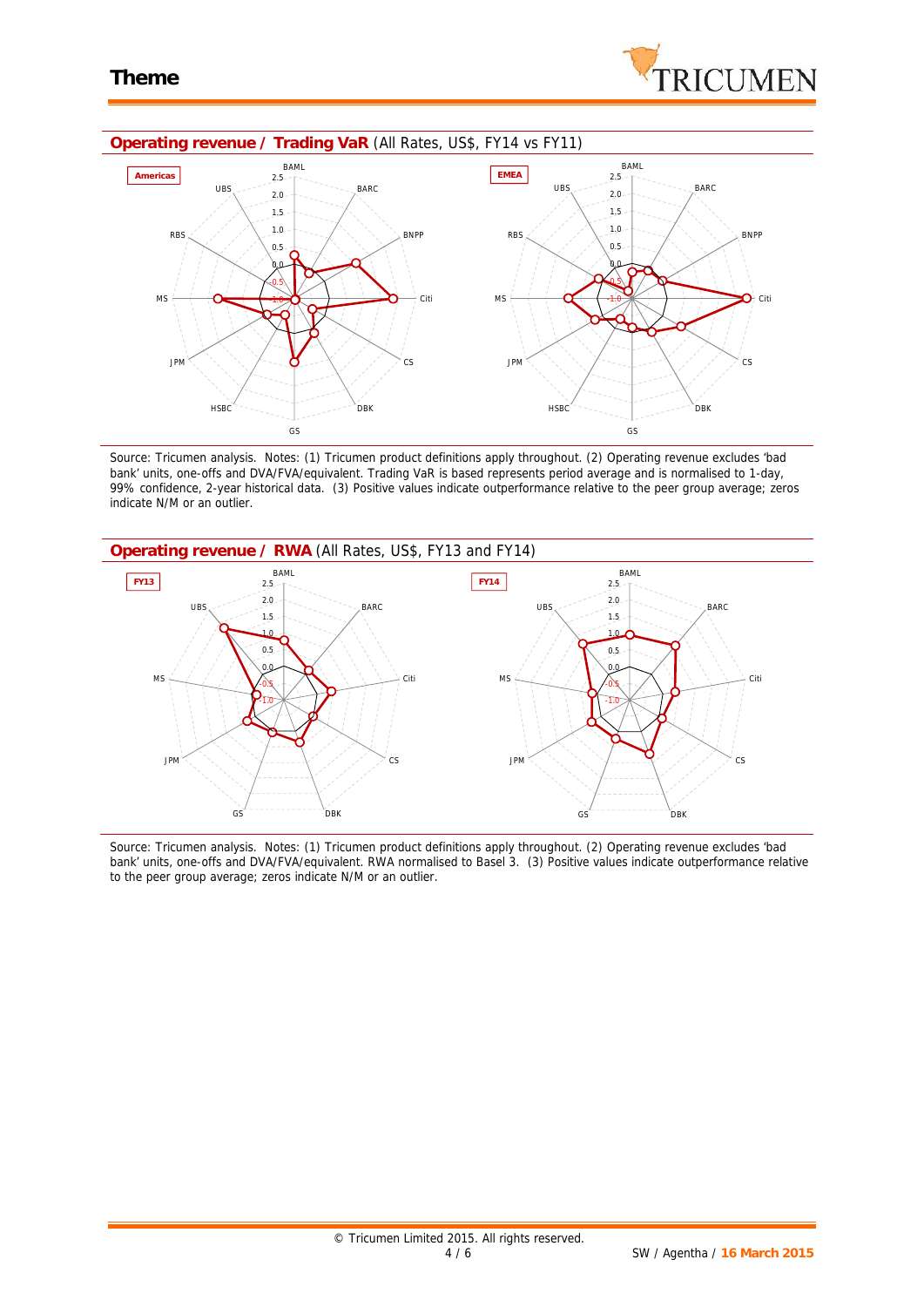



*Source: Tricumen analysis.*